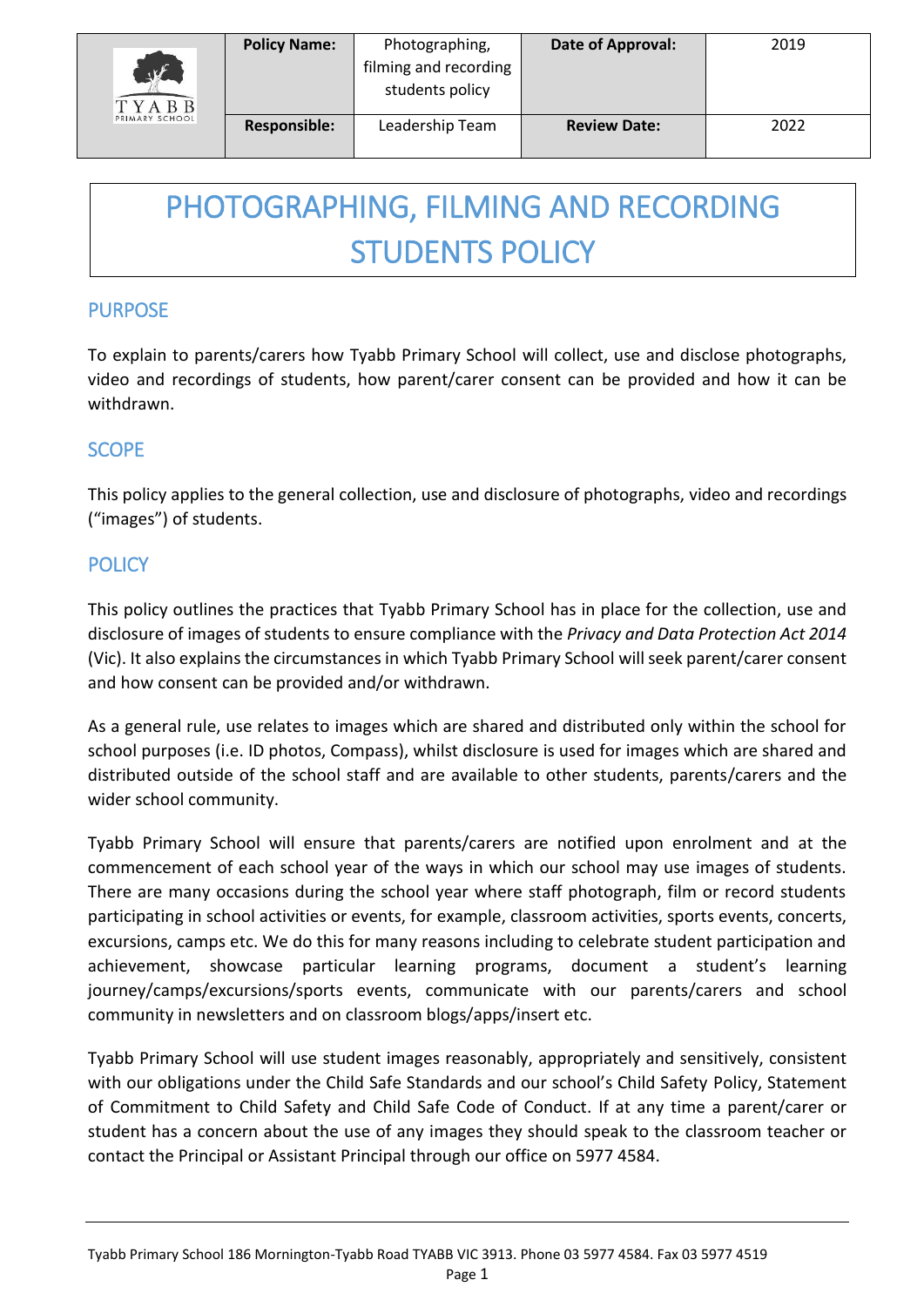| $\mathcal{A}$<br>TYARR | <b>Policy Name:</b> | Photographing,<br>filming and recording<br>students policy | Date of Approval:   | 2019 |
|------------------------|---------------------|------------------------------------------------------------|---------------------|------|
| PRIMARY SCHOOL         | <b>Responsible:</b> | Leadership Team                                            | <b>Review Date:</b> | 2022 |

In addition to the processes outlined below, parents/carers can contact the office on 5977 4584 or email the school [tyabb.ps@edumail.vic.gov.au](mailto:tyabb.ps@edumail.vic.gov.au) at any time to withdraw their consent for any future collection, use or disclosure of images of their child. However:

- If the images have already been published and are in the public domain, it may not be possible for consent to be withdrawn.
- There may be occasions when the school will record whole of school or large group events [and make those recordings available to the school community through DVD sales etc], such as (the school concert, speech nights, sports events etc] and if your child participates, they may appear in these recordings which will be available to the whole school community.
- The school can still collect, use and disclose images in circumstances where consent is not required (see below for more information).

# Official school photographs

Each year Tyabb Primary School will arrange for a professional photographer to take official school photographs of students. This will generally involve both class photos and individual photos being taken. Official school photographs may be:

- purchased by parents/carers
- used for individual school reports
- stored on CASES21 for educational and administrative purposes.

Tyabb Primary School will notify parents/carers in advance of the official school photographs being taken to give them an opportunity to decide whether their child will be included in the official school photographs.

Parents/carers who choose to opt-out of having their child participate in official school photographs must contact Tyabb Primary School through the office on 5977 4584 or via the school email [tyabb.ps@edumail.vic.gov.au](mailto:tyabb.ps@edumail.vic.gov.au) before the date photos are scheduled to be taken to advise that their child will not participate. There is no obligation on any parent or carer to purchase any photographs taken.

# Images for use and disclosure within the school community and ordinary school communications

From time to time Tyabb Primary School may photograph, film or record students to use within the school community, including:

- in the school's communication, learning and teaching tools (for example, emails, classroom blogs or apps that can only be accessed by students, parents or school staff)
- for display in school classrooms, art room, on noticeboards etc
- to support student's health and wellbeing (eg photographs of students with severe medical conditions, pencil grip to assist in OT assessments)
- Photographs of students with severe medical conditions in CRT ( Casual Replacement Teacher) information books.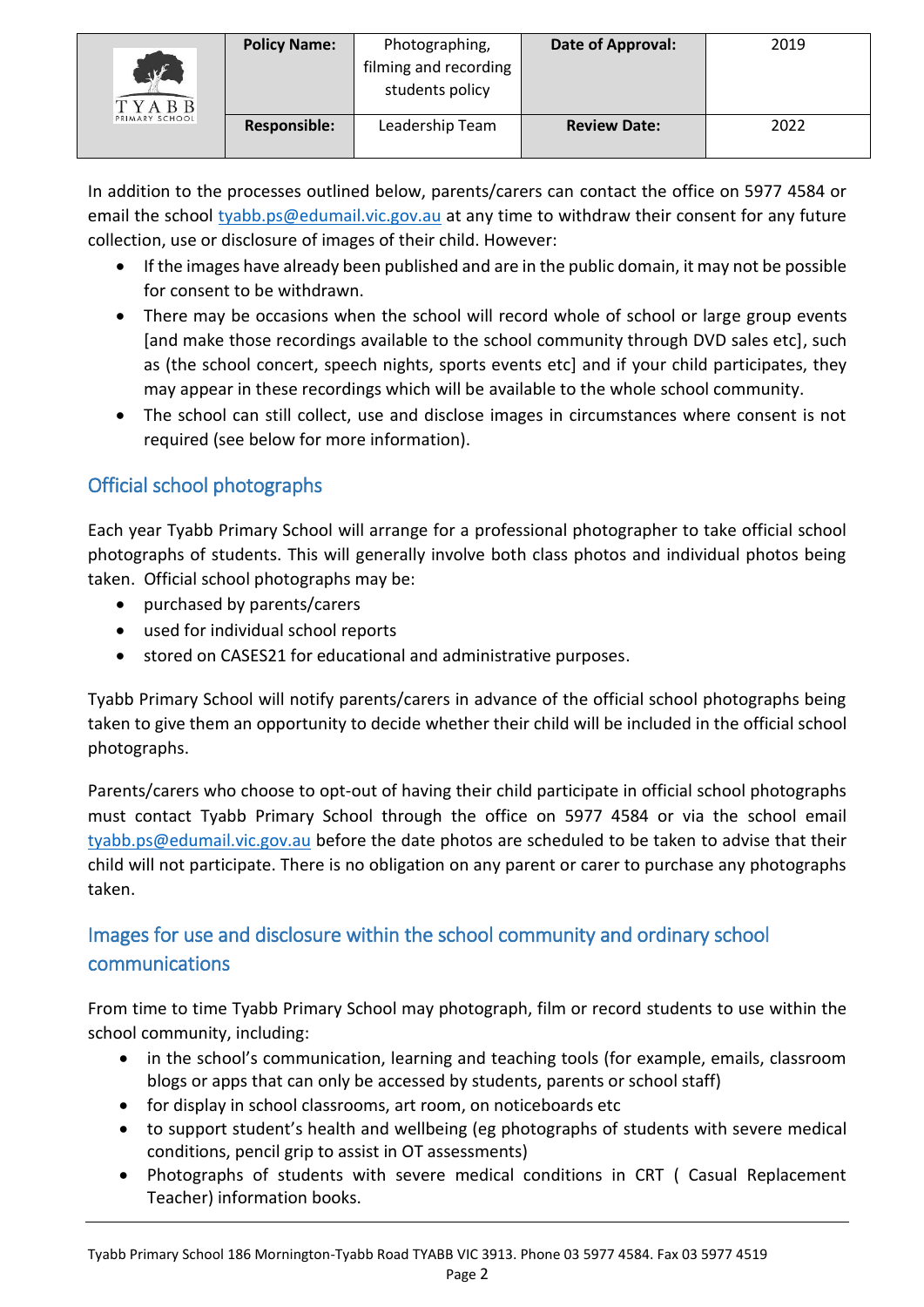| $\mathbf{u}$<br>TYABB<br>PRIMARY SCHOOL | <b>Policy Name:</b> | Photographing,<br>filming and recording<br>students policy | Date of Approval:   | 2019 |
|-----------------------------------------|---------------------|------------------------------------------------------------|---------------------|------|
|                                         | <b>Responsible:</b> | Leadership Team                                            | <b>Review Date:</b> | 2022 |

An Annual Consent Form and Collection Notice will be distributed to parents/carers on enrolment and also at the beginning of each school year.

# Images to be used or disclosed outside the school community

#### **External use or disclosure by the school**

Photographs, video or recordings of students may also be used in publications that are accessible to the public, including:

- on the school's website including in the school newsletter which is publicly available on the website
- in the school year book

The Annual Consent Form and Collection Notice also covers these types of uses and will be distributed to parents/carers on enrolment and also at the beginning of each school year. We will notify you individually if we are considering using any images of your child for specific advertising or promotional purposes.

#### **Media**

The media, or the Department of Education and Training's media team, may seek to photograph, film or record students for a news story or school event. This may include broadcast media, online or social media or print media, including newspapers and magazine publications.

When our school receives such requests Tyabb Primary School will:

- provide parents/carers with information about the organisation involved and when/for what purposes the photography, filming or recording will occur
- seek prior, express parent/carer consent in writing.

Students will only be photographed, filmed or recorded by the media at school if express consent is provided for that specific media event. Neither the school nor the Department own or control any photographs, video or recordings of students taken by the media.

#### **Other external collection, use or disclosure**

If there is a situation which will involve the collection, use or disclosure of images of students by or to third parties which is not otherwise covered by this policy, Tyabb Primary School will:

- provide parents/carers with information about the event or activity, the organisation involved and when the photography, filming or recording will occur
- seek prior, express parent/carer consent in writing.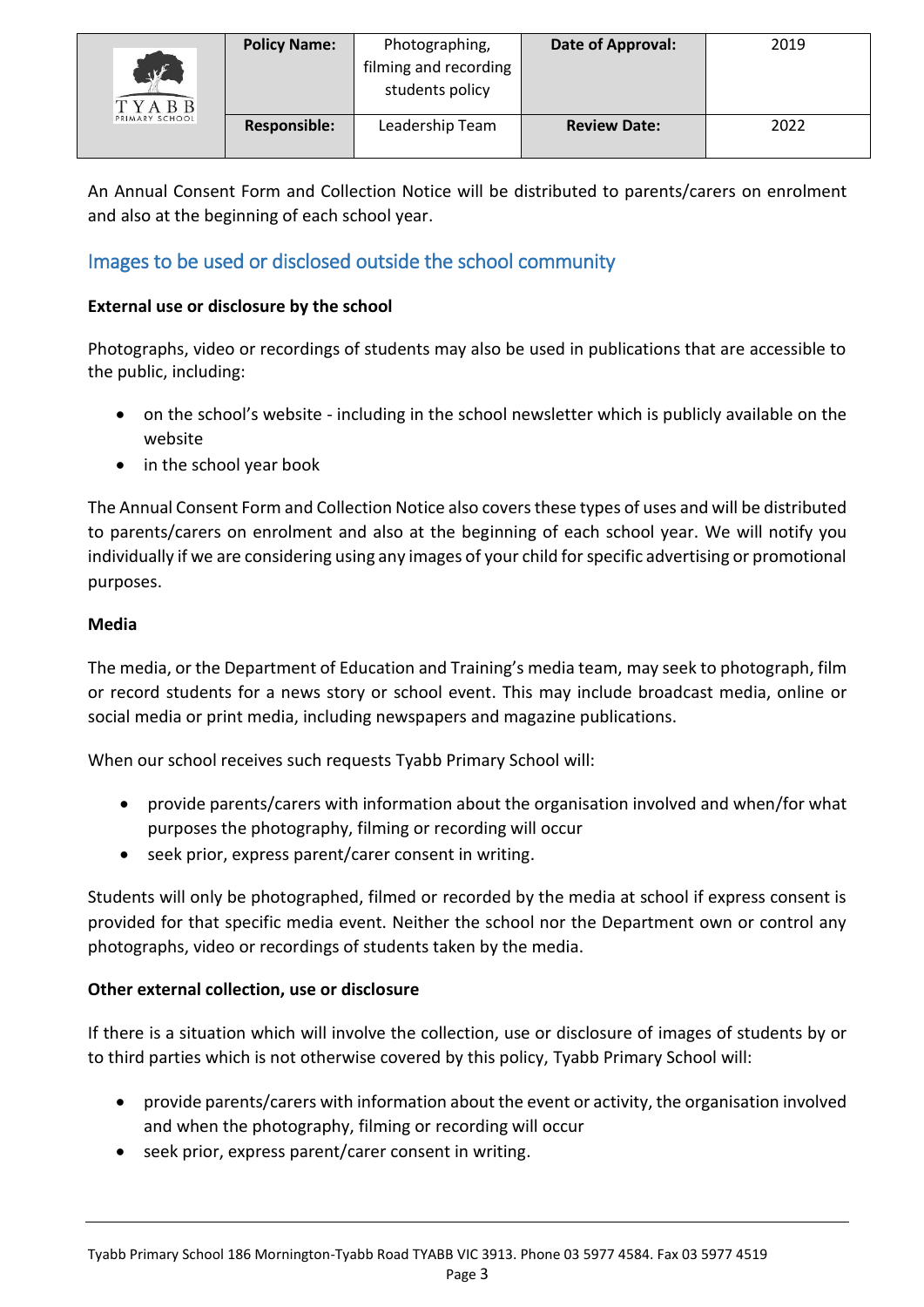| $\mathcal{F}$<br>TYABB<br>PRIMARY SCHOOL | <b>Policy Name:</b> | Photographing,<br>filming and recording<br>students policy | Date of Approval:   | 2019 |
|------------------------------------------|---------------------|------------------------------------------------------------|---------------------|------|
|                                          | <b>Responsible:</b> | Leadership Team                                            | <b>Review Date:</b> | 2022 |

## School performances, sporting events and other school approved activities

Tyabb Primary School permits parents/carers to photograph, film or record school performances, sporting events and other school-approved activities.

This policy allows parents/carers to take photos and record their own children during school activities. If other children are in the photo or recording, we request that parents/carers only do so for their own personal use and do not publish/distribute the images in any form, including via text/email or social media, without the prior consent of persons whose children also appear in the images.

Neither the school nor the Department own or control any images of students taken by parents/carers at school activities.

## Images to manage student behaviour or fulfil our school's legal obligations

On occasion it may be necessary for school staff to photograph, film or record students when necessary to:

- fulfil legal obligations, including to:
	- $\circ$  take reasonable steps to reduce the risk of reasonably foreseeable harm to students, staff and visitors (duty of care)
	- o provide a safe and suitable workplace (occupational health and safety law)
- for identification purposes, when necessary to implement discipline and/or behaviour management policies.

Tyabb Primary School does not require or obtain consent from parents/carers or students to photograph, film or record students for these reasons. However, when Tyabb Primary School photographs, films or records a student for any of these purposes, staff will only collect and use such images in a way that is reasonable and appropriate in the circumstances.

## Staff use of personal devices

School staff may use their own personal devices to capture images of students for reasonable and legitimate educational purposes. If this occurs, staff are expected to upload the images to the school database and delete the images from their device within a week of the images being captured.

# FURTHER INFORMATION AND RESOURCES

• School Policy and Advisory Guide: [Photographing and Filming Students](http://www.education.vic.gov.au/school/principals/spag/safety/pages/photoandfilm.aspx)

## REVIEW CYCLE AND EVALUATION

This policy was last updated on August  $12<sup>th</sup>$  2019 and is scheduled for review in August 2022